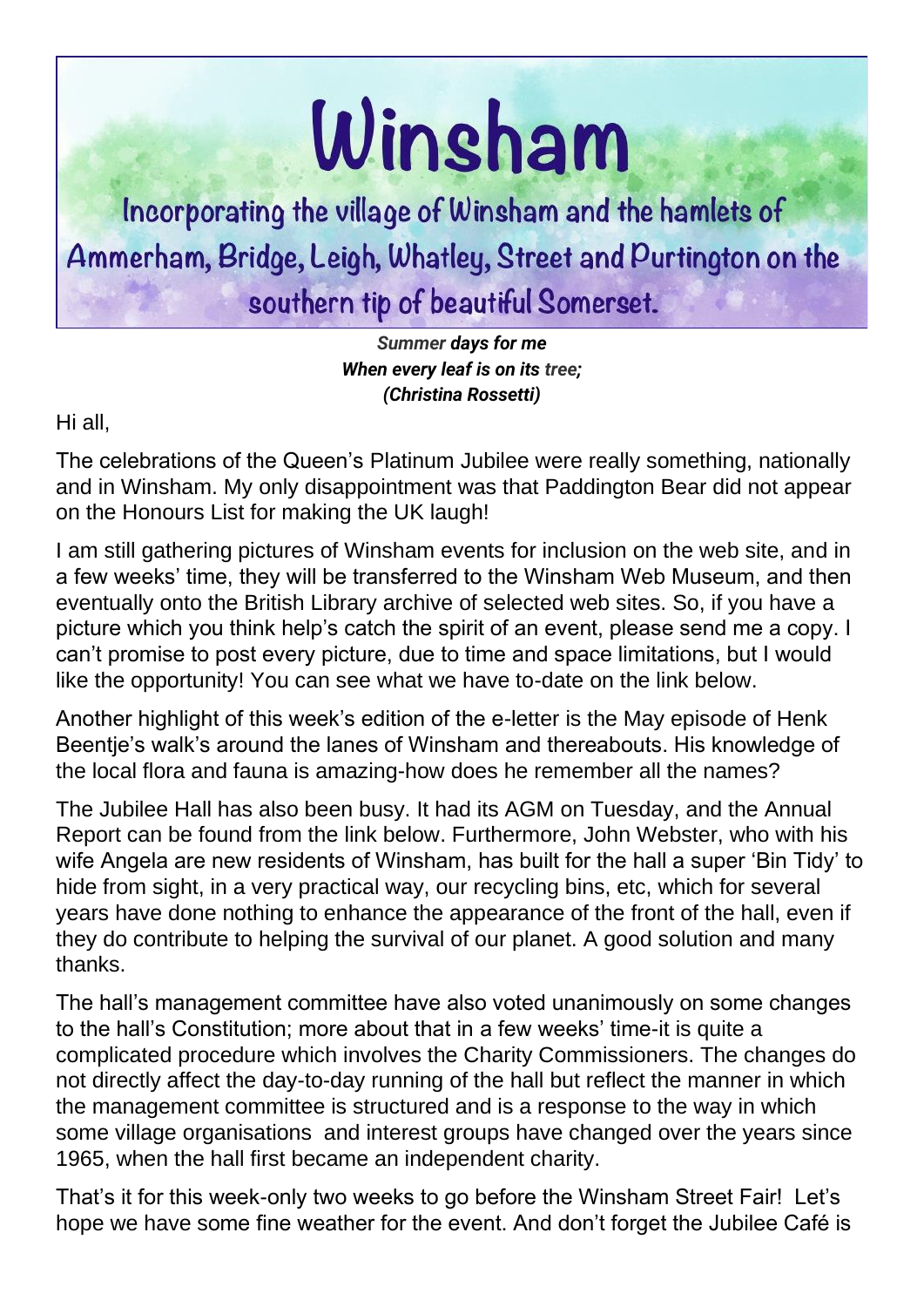happening this coming Thursday! Also, the same evening, Kilima Farm Music is also holding their last concert of the season. See the link below and reserve your seat.

Enjoy, John

PS: Sandy Wells had a visit earlier in the week. Conversation was a bit limited, but perhaps it was something to do with organising a duck race to help Jubilee Hall funding!



## WINSHAM E-LETTER No: 688 11th June 2022

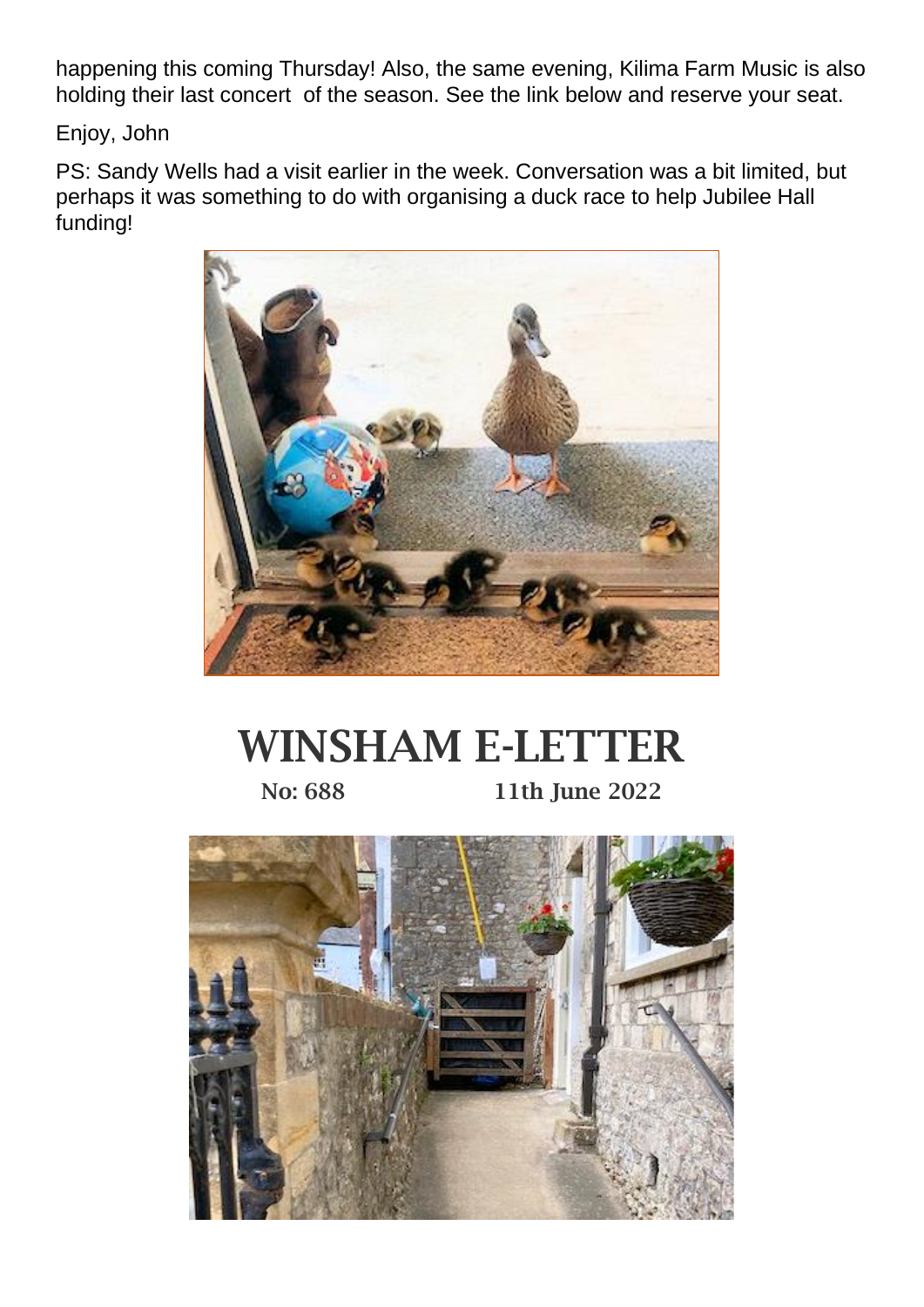*The new 'bin-tidy', not the entrance of a secret tunnel to 'The Bell'*



## *The changes to layout below should help you find your particular interest more easily!*

## *PARISH EVENTS*

| Winsham<br><b>Celebrations- June 2-</b><br>June 5 | QUE<br>EHE<br>PE GEES<br>202                                                                                                                      |                                   |
|---------------------------------------------------|---------------------------------------------------------------------------------------------------------------------------------------------------|-----------------------------------|
| Thursday 2 <sup>nd</sup> June                     | See the pictures                                                                                                                                  | <b>Click HERE</b>                 |
| <b>Winsham Poetry</b>                             | 'Winsham Poems                                                                                                                                    | <b>Click HERE for</b>             |
| <b>Reading Group</b>                              | 2022-a village<br>anthology'<br><b>Available at</b><br><b>Winsham Street Fair</b><br>or pre-order $(£5)$<br>from:<br>bjturner40@hotmail<br>.co.uk | details                           |
| <b>Forthcoming events-</b>                        |                                                                                                                                                   |                                   |
| reminders! Coming                                 |                                                                                                                                                   |                                   |
| week in red                                       |                                                                                                                                                   |                                   |
| <b>Victoria Woodward</b>                          | <b>Learn to Meditate</b>                                                                                                                          | <b>Click HERE for</b><br>details* |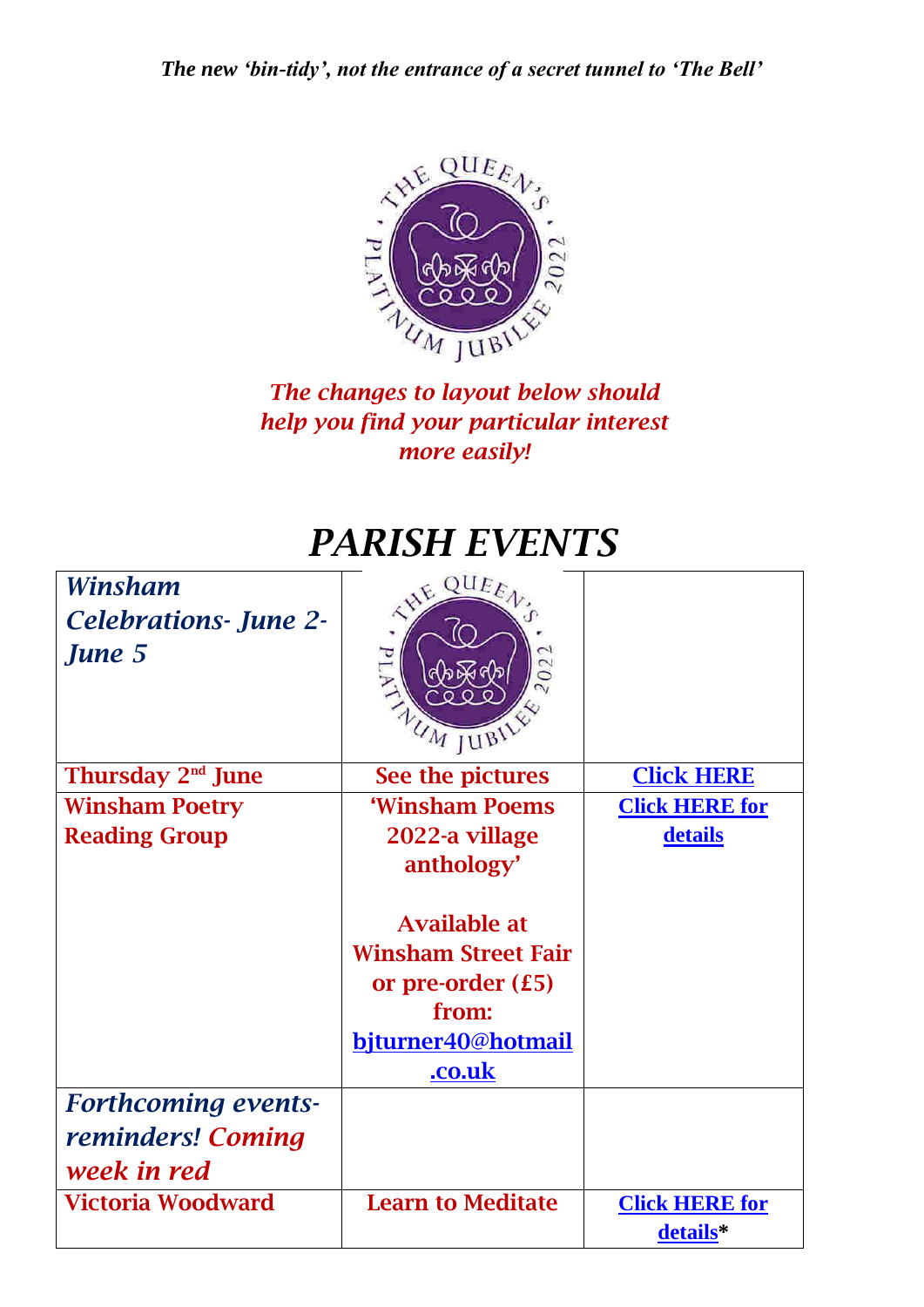|                                | <b>Two Courses</b>             |                       |
|--------------------------------|--------------------------------|-----------------------|
|                                | available                      |                       |
|                                | <b>Evening-June 14th</b>       |                       |
|                                | <b>Morning-June 15th</b>       |                       |
| <b>Kilima Farm Music</b>       | <b>Concerts in June</b>        | <b>Click HERE for</b> |
|                                |                                | details               |
| <b>Jubilee Café</b>            | <b>Third Thursday of</b>       |                       |
| <b>This coming Thursday</b>    | each month.                    |                       |
|                                | 11.00am, Jubilee               |                       |
|                                | <b>Hall</b>                    |                       |
| <b>Winsham Music Group</b>     | Wednesday 15 <sup>th</sup>     | <b>Click HERE</b>     |
|                                | June                           |                       |
| <b>Winsham Street Fair</b>     | <b>Programme of events</b>     | <b>Click HERE</b>     |
| Saturday,25 <sup>th</sup> June | and further live music         |                       |
| 11am-4pm                       | and Hog Roast at the           |                       |
|                                | <b>Bell Inn in the evening</b> |                       |
| <b>St Stephen's Coffee</b>     | Wednesday, 10.30am,            |                       |
| <b>Morning</b>                 | on the last Wednesday          |                       |
|                                | every month                    |                       |
| <b>Community</b>               |                                |                       |
| <i>Information</i>             |                                |                       |
| -new in red                    |                                |                       |
| <b>Jubilee Hall</b>            | <b>Annual Report</b>           | <b>Click HERE</b>     |
|                                | 2021-2022                      |                       |
| <b>Covid Vaccinations</b>      | <b>Support from Chard</b>      | <b>Click HERE</b>     |
|                                | <b>Community Car</b>           |                       |
|                                | <b>Scheme</b>                  |                       |
| <b>Walking Winsham's</b>       | <b>Henk Beentje's</b>          | <b>Click HERE</b>     |
| lanes                          | account, with                  |                       |
|                                | pictures, of his May           |                       |
|                                | walk.                          |                       |
| <b>Somerset Waste</b>          | <b>Details of changes</b>      | <b>Click HERE</b>     |
| Partnership                    | to collection dates            |                       |
|                                | and opening hours              |                       |
|                                | of Recycling sites             |                       |
|                                | ÷                              |                       |
|                                | <b>May Newsletter</b>          | <b>Click HERE</b>     |
|                                |                                |                       |
|                                |                                |                       |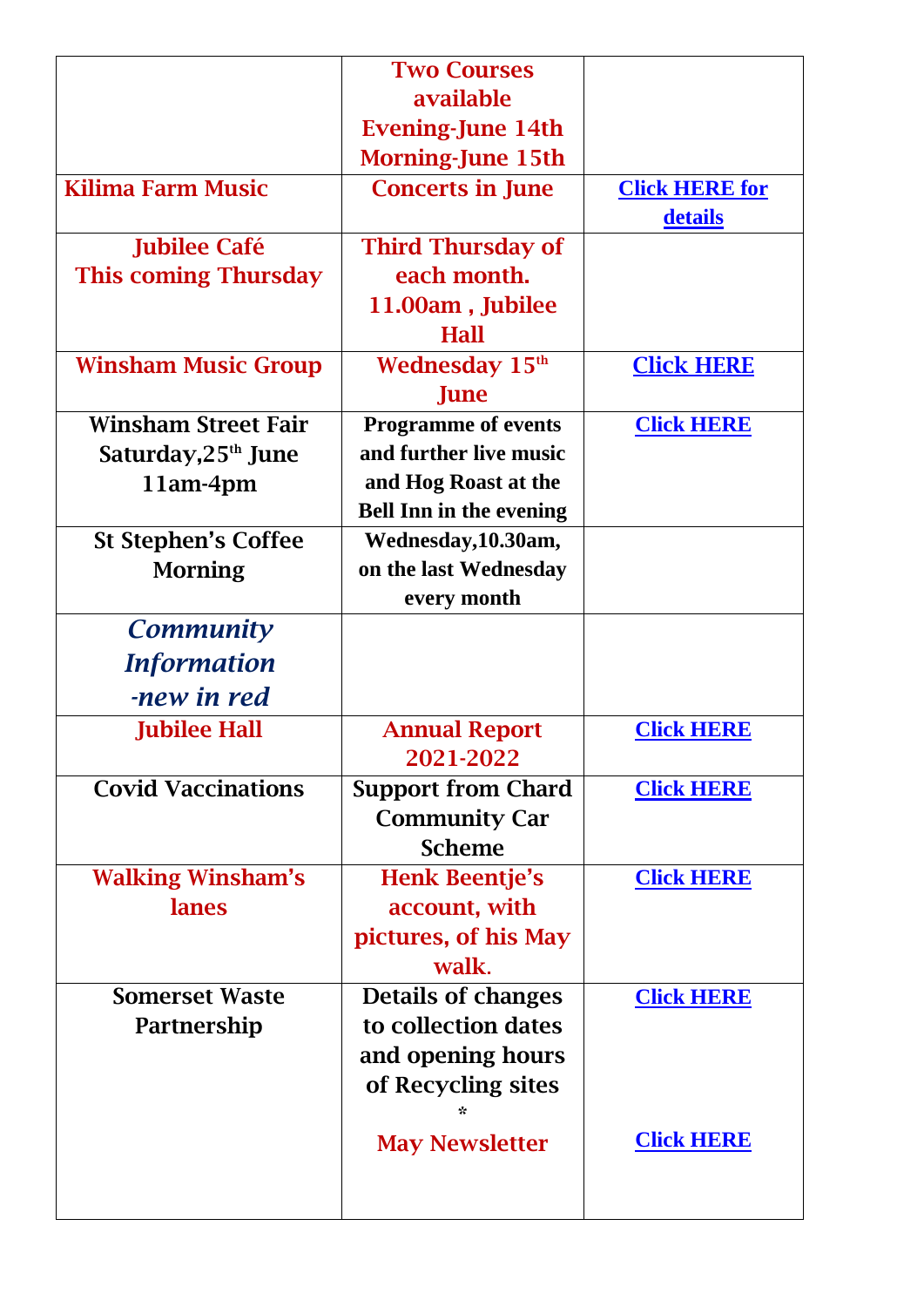| <b>Useful for new</b>        | 'Welcome to                   | <b>Click HERE</b>  |
|------------------------------|-------------------------------|--------------------|
| residents and visitors       | Winsham'                      |                    |
|                              | An online guide for           |                    |
|                              | visitors and people           |                    |
|                              | new to the parish             |                    |
| Village Orgs. &              |                               |                    |
| <i>Interest</i>              |                               |                    |
| <b>Groups-new and</b>        |                               |                    |
| coming week in red           |                               |                    |
| in red                       |                               |                    |
| <b>Winsham Horticultural</b> | A report on                   | <b>Click HERE</b>  |
| Society                      | Workshop held on              |                    |
|                              | 7 <sup>th</sup> May on how to |                    |
|                              | improve climate               |                    |
|                              | resilience in your            |                    |
|                              | garden                        |                    |
| <b>Jubilee Hall</b>          | <b>Annual General</b>         | <b>Click HERE</b>  |
|                              | <b>Meeting</b>                |                    |
|                              | 6.00pm Main Hall,             |                    |
|                              | Tuesday,7 <sup>th</sup> June  |                    |
| <b>Jubilee Hall</b>          | <b>Bookings for May</b>       | <b>Click HERE</b>  |
|                              | 2022                          |                    |
| <b>Winsham Art Club</b>      | <b>Experienced artist</b>     | <b>Click HERE</b>  |
| &                            | or just beginning-            |                    |
| <b>New</b>                   | <b>Winsham Art Club</b>       |                    |
| <b>MEMBERS NOTICE</b>        | is just the place for         |                    |
| <b>BOARD</b>                 | you!                          |                    |
|                              |                               |                    |
| <b>Neighbourhood Watch</b>   | <b>Important notices</b>      | <b>Click HERE</b>  |
|                              | from Avon and                 |                    |
|                              | <b>Somerset Police</b>        |                    |
|                              | (27th May 2022)               |                    |
|                              | Go to the                     | <b>Click HERE</b>  |
|                              | Community                     | <b>For general</b> |
|                              | Facebook page for             | <b>Information</b> |
| (Ns)                         | latest information            |                    |
|                              |                               |                    |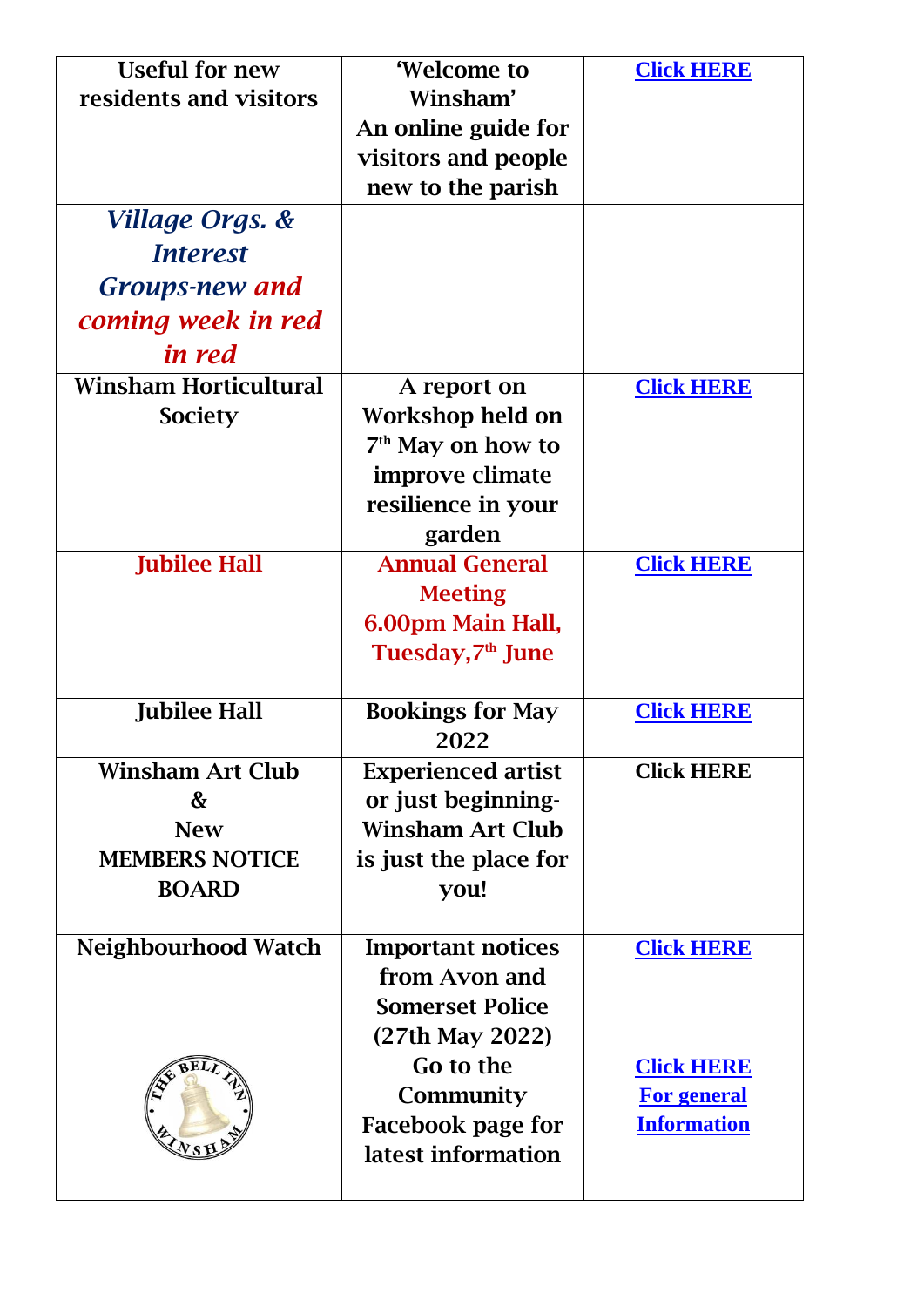| <b>Winsham Community</b>                      | <b>Latest Community</b>    | <b>Click HERE</b>     |
|-----------------------------------------------|----------------------------|-----------------------|
| Club                                          | <b>Club Newsletter-</b>    |                       |
|                                               | programme for next         |                       |
|                                               | few weeks and              |                       |
|                                               | general information        |                       |
| Winsham Street Fair                           |                            |                       |
| <b>Winsham Street Fair</b>                    | Programme of               | <b>Click HERE</b>     |
| 2022                                          | events                     |                       |
| <b>Winsham Parish Council</b>                 |                            |                       |
| <b>Winsham Parish Council</b>                 | Report on the              | <b>Click HERE</b>     |
|                                               | <b>Winsham Parish</b>      |                       |
|                                               | <b>Council Ordinary</b>    |                       |
|                                               | Meeting- $11th$ May        |                       |
| <b>Winsham Parish Council</b>                 | <b>Notices and general</b> | <b>Click HERE</b>     |
|                                               | information                |                       |
| <b>St. Stephen's Church</b>                   |                            |                       |
|                                               | Details of St.             | <b>Click HERE</b>     |
|                                               | <b>Stephen's Services</b>  |                       |
|                                               | for rest of May 2022       |                       |
|                                               | and June                   |                       |
| Winsham Market                                |                            |                       |
| Place                                         |                            |                       |
| <b>The</b>                                    | <b>New Winsham Market</b>  | <b>Click HERE</b>     |
| <b>NEW</b><br><b>Winsham</b>                  | <b>Place</b>               |                       |
| <b>MARKET PLACE</b>                           | <b>Support your local</b>  |                       |
|                                               | suppliers of goods and     |                       |
|                                               | services                   |                       |
| <b>WINSHAM WEB</b>                            | WINSHAM WEB                | WINSHAM WEB           |
| <b>MUSEUM</b>                                 | <b>MUSEUM</b>              | <b>MUSEUM</b>         |
| <b>Winsham Web Museum</b>                     | <b>Winsham and the</b>     | <b>Click HERE</b>     |
|                                               | <b>Covid-19 Pandemic</b>   |                       |
| <b>The Queen's Coronation</b>                 | Enjoy a trip down          | <b>Click HERE</b>     |
| Diamond Jubilee 2013 and                      | <b>Memory Lane!</b>        |                       |
| the Diamond Jubilee of her                    |                            |                       |
| accession in 2012                             |                            |                       |
| <b>Winsham Shop and Post</b><br><b>Office</b> |                            | <b>Click HERE</b> for |
|                                               |                            | more information,     |
|                                               |                            |                       |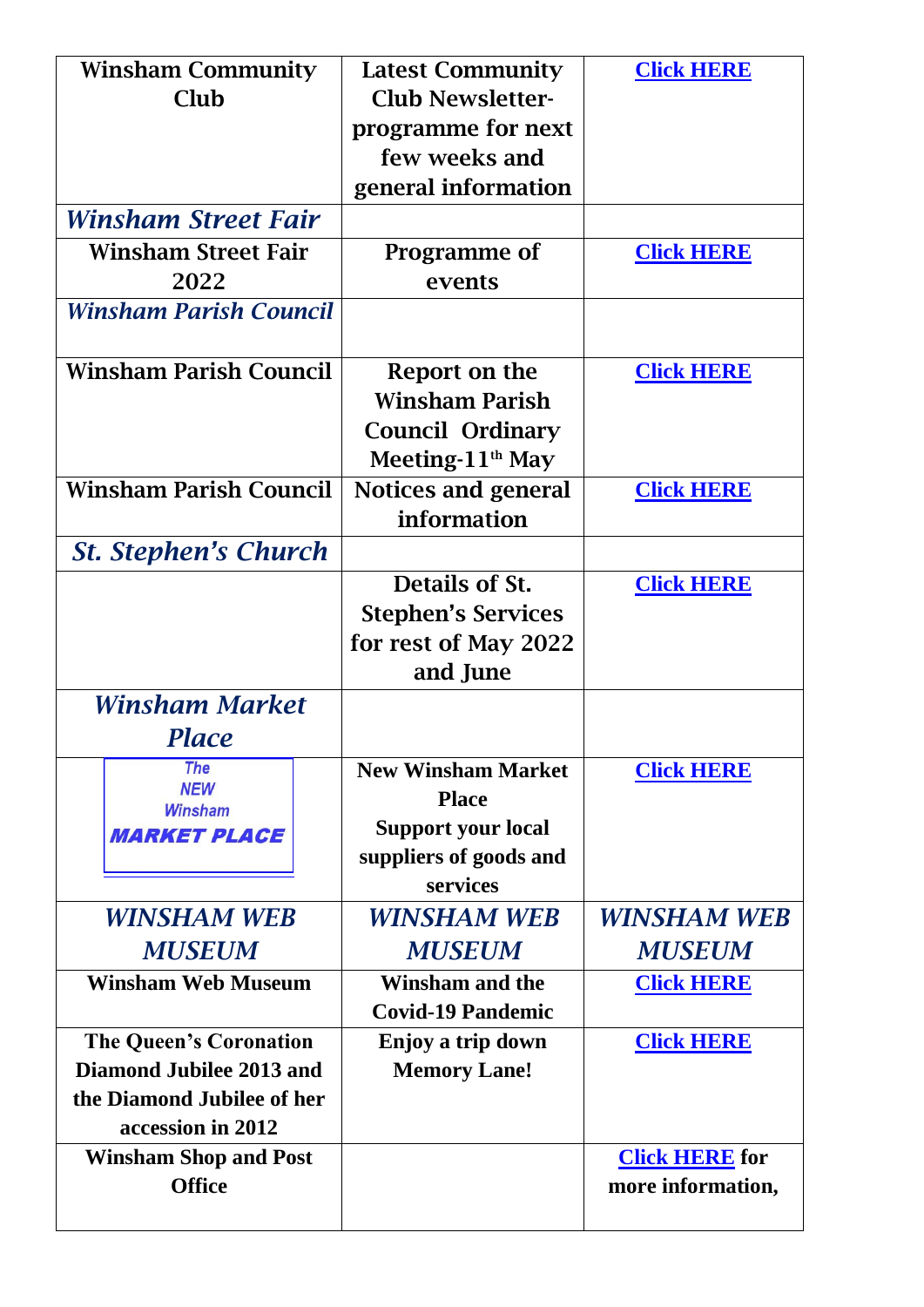|                                | The History of                                           | and link to the new |
|--------------------------------|----------------------------------------------------------|---------------------|
|                                | <b>Winsham Shop and</b>                                  | site                |
|                                | Post Office from 1850                                    |                     |
|                                |                                                          |                     |
| <b>Nature Lovers Guide to</b>  | <b>Visit accounts of</b>                                 |                     |
| Winsham                        | <b>Winsham Flora and</b>                                 |                     |
|                                | <b>Fauna</b> , dating back to                            | <b>Click HERE</b>   |
|                                | 2002.                                                    |                     |
|                                |                                                          |                     |
|                                | <b>Botany walks with</b><br>Henk Beentje.                |                     |
|                                |                                                          | <b>Click HERE</b>   |
|                                | <b>Wildlife Diaries 2016-</b>                            |                     |
|                                | 2020                                                     |                     |
|                                | <b>Contributed by Liz</b>                                |                     |
|                                | Earl                                                     |                     |
|                                |                                                          | <b>Click HERE</b>   |
|                                | <b>Butterfly Diary 2019</b><br><b>Contributed by Liz</b> |                     |
|                                | Earl & Henk Beentje                                      | <b>Click HERE</b>   |
|                                | Paul Smith's 'Bugs 'n'                                   |                     |
|                                | Bees'                                                    |                     |
|                                | <b>Index</b>                                             | <b>Click HERE</b>   |
|                                | <b>Natural Winsham</b>                                   |                     |
|                                | <b>Fossils, Flora &amp; Fauna</b>                        | <b>Click HERE</b>   |
|                                | <b>Paul Smith's reflections</b>                          |                     |
|                                | on farming, and his                                      |                     |
|                                | experience as a farmer                                   |                     |
|                                | in Winsham since 1921                                    |                     |
|                                | until his passing in                                     |                     |
|                                | 2007.                                                    |                     |
|                                | A unique record                                          |                     |
| <b>Miscellaneous</b>           |                                                          |                     |
| Somerset Museums               | Gives you details of most                                | <b>Click HERE</b>   |
| <b>UPDATED-a really useful</b> | of the Museums in                                        |                     |
| web site.                      | Somerset.                                                |                     |
|                                |                                                          |                     |